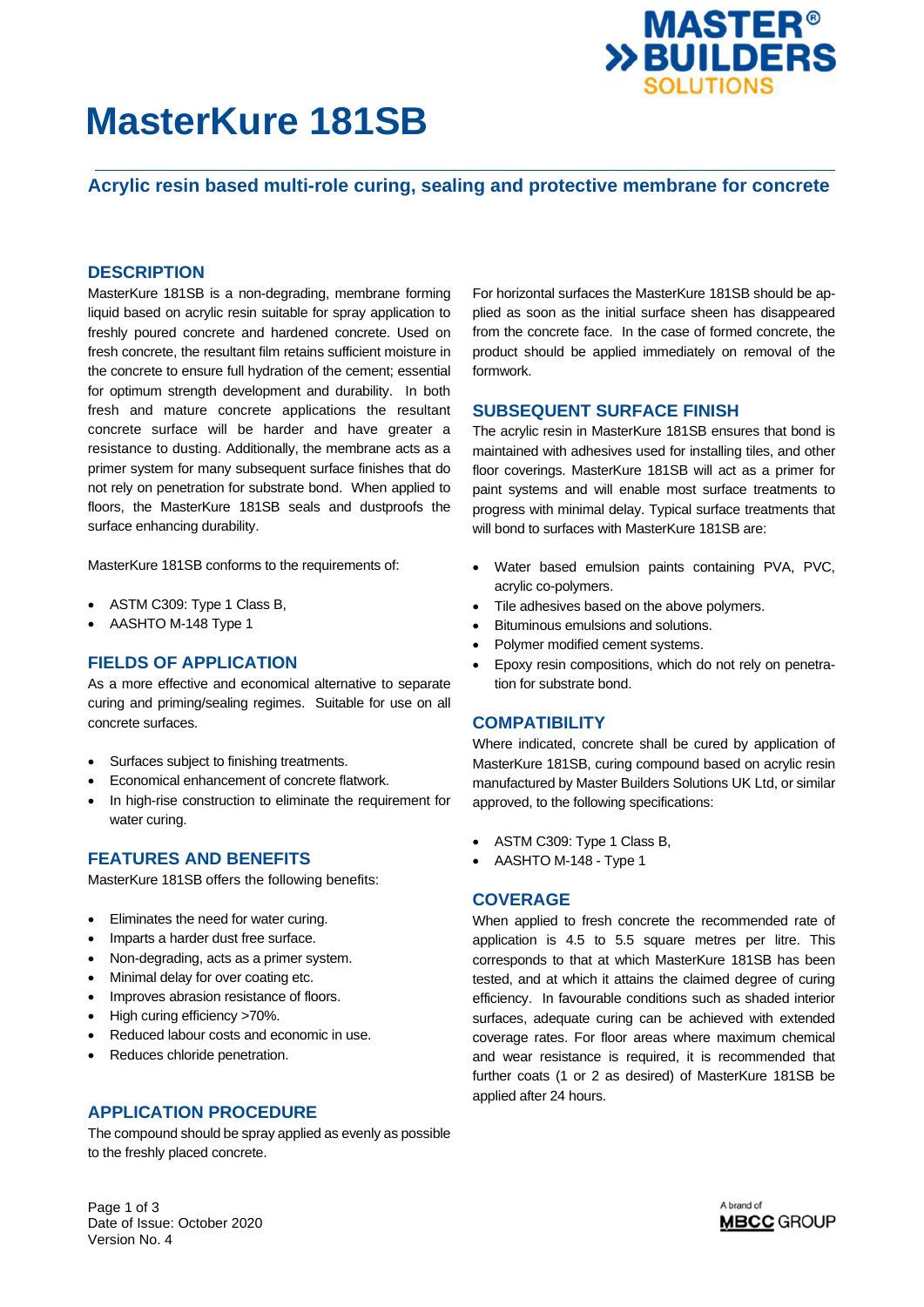

# **MasterKure 181SB**

# **Acrylic resin based multi-role curing, sealing and protective membrane for concrete**

When applied to hardened concrete for dust control, the recommended rate of application is 3.0 to 4.0 square metres per litre. Additional coats may be required.

## **CLEANING**

Clean all spray equipment, particularly nozzles using white spirit. It is advisable when a spray nozzle is not in use to leave it immersed in solvent

## **PACKAGING**

MasterKure 181SB is available in 205-litre drums and 15-litre containers.

# **CONTACT DETAILS**

Master Builders Solutions UK Ltd, Swinton Hall Road, Swinton, Manchester, M27 4EU Tel: +44 (0) 161 727 6300 www.master-builders-solutions.com/en-gb

| <b>Product Data</b>          |                                                                                                                                                                                                                                                                                                                  |
|------------------------------|------------------------------------------------------------------------------------------------------------------------------------------------------------------------------------------------------------------------------------------------------------------------------------------------------------------|
| Appearance:                  | Clear liquid                                                                                                                                                                                                                                                                                                     |
| Specific gravity @ 20°C:     | $0.82$ g/cm <sup>3</sup>                                                                                                                                                                                                                                                                                         |
| Finished Film Appearance     | Clear, tack free, water repellent film                                                                                                                                                                                                                                                                           |
| Water Retention ASTM C156    | Pass                                                                                                                                                                                                                                                                                                             |
| <b>Curing Efficiency</b>     | >70%                                                                                                                                                                                                                                                                                                             |
| Drying Time @ 20°C           | 45 minutes                                                                                                                                                                                                                                                                                                       |
| <b>Logistics</b>             |                                                                                                                                                                                                                                                                                                                  |
| Shelf life:                  | 24 months if stored according to manufacturer's instructions<br>in unopened container.                                                                                                                                                                                                                           |
| Storage conditions:          | Store in original sealed containers and at temperatures be-<br>tween 5°C and 30°C. Store under cover, out of direct sun-<br>light and protect from extremes of temperature. Failure to<br>comply with the recommended storage conditions may re-<br>sult in premature deterioration of the product or packaging. |
| Handling and transportation: | Refer to MasterKure 181SB Safety Data Sheet                                                                                                                                                                                                                                                                      |
| Disposal:                    | Refer to MasterKure 181SB Safety Data Sheet                                                                                                                                                                                                                                                                      |